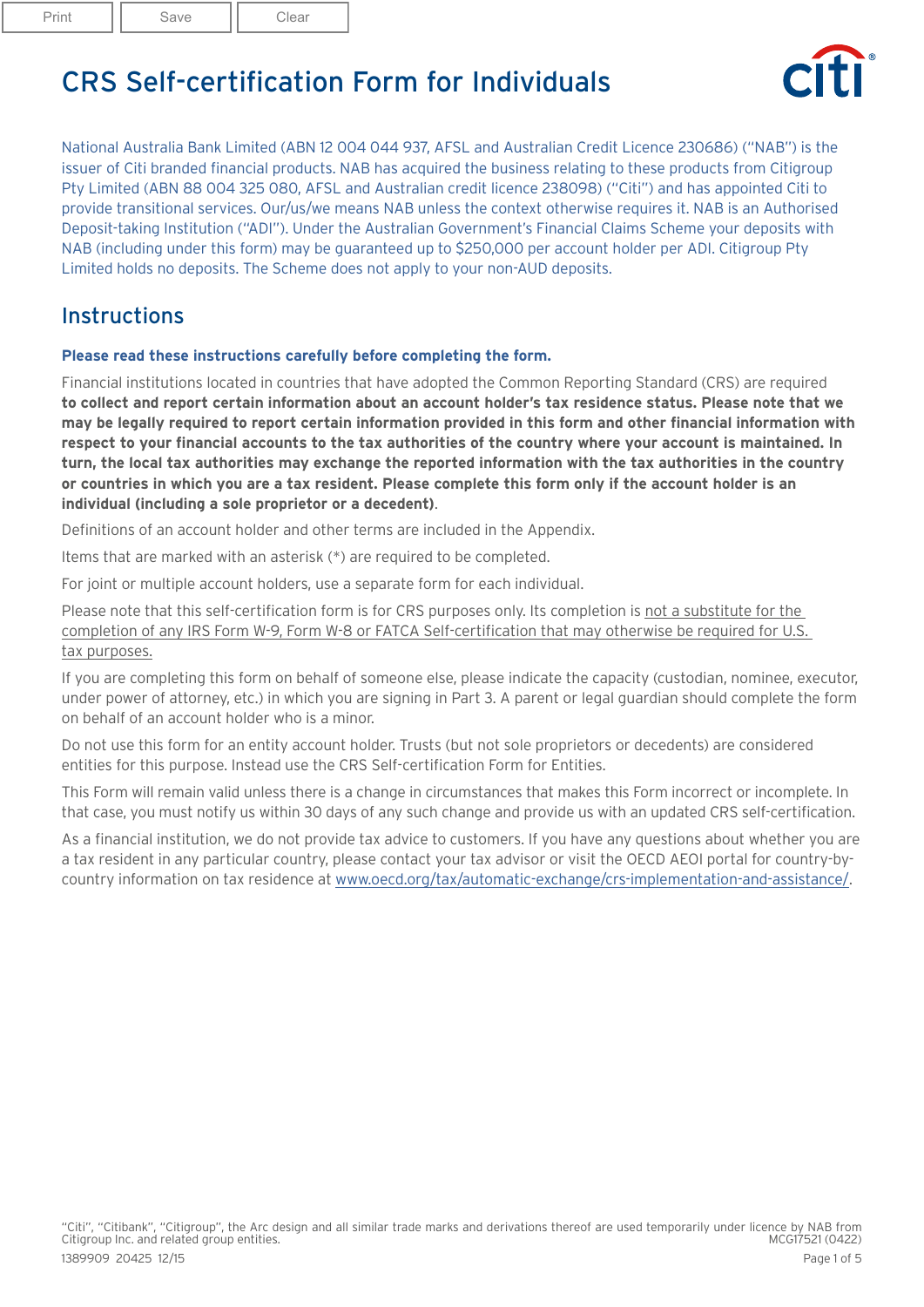

## Part 1 — Identification of Individual Account Holder

*(Please complete Parts 1-3 in BLOCK CAPITALS)*

#### **A. Name of Account Holder:**

| Family Name or Surname(s):*             |  |  |
|-----------------------------------------|--|--|
| Title:                                  |  |  |
| First or Given Name:*                   |  |  |
| Middle Name(s) or Initial:              |  |  |
| Business Name of a Sole Proprietorship: |  |  |

### **B. Current Residence Address:**

| Line 1 (e.g., House/Apt/Suite Name, Number, Street):* |  |  |
|-------------------------------------------------------|--|--|
| Line 2 (e.g., Town/City/Province/County/State):*      |  |  |
| Country:*                                             |  |  |
| Postal Code/ZIP Code:*                                |  |  |

#### **C. Mailing Address:**

|  | (please complete if different from the address shown in Section B) |  |
|--|--------------------------------------------------------------------|--|
|  |                                                                    |  |

| Line 1 (e.g., House/Apt/Suite Name, Number, Street): |  |  |
|------------------------------------------------------|--|--|
| Line 2 (e.g., Town/City/Province/County/State):      |  |  |
| Country:                                             |  |  |
| Postal Code/ZIP code:                                |  |  |

### **D. Date of Birth**\*

| Date of birth* (YYYY-MM-DD): |  |
|------------------------------|--|
|                              |  |

### **E. Place of Birth1**

| Town or City of Birth: |  |
|------------------------|--|
| Country of Birth:      |  |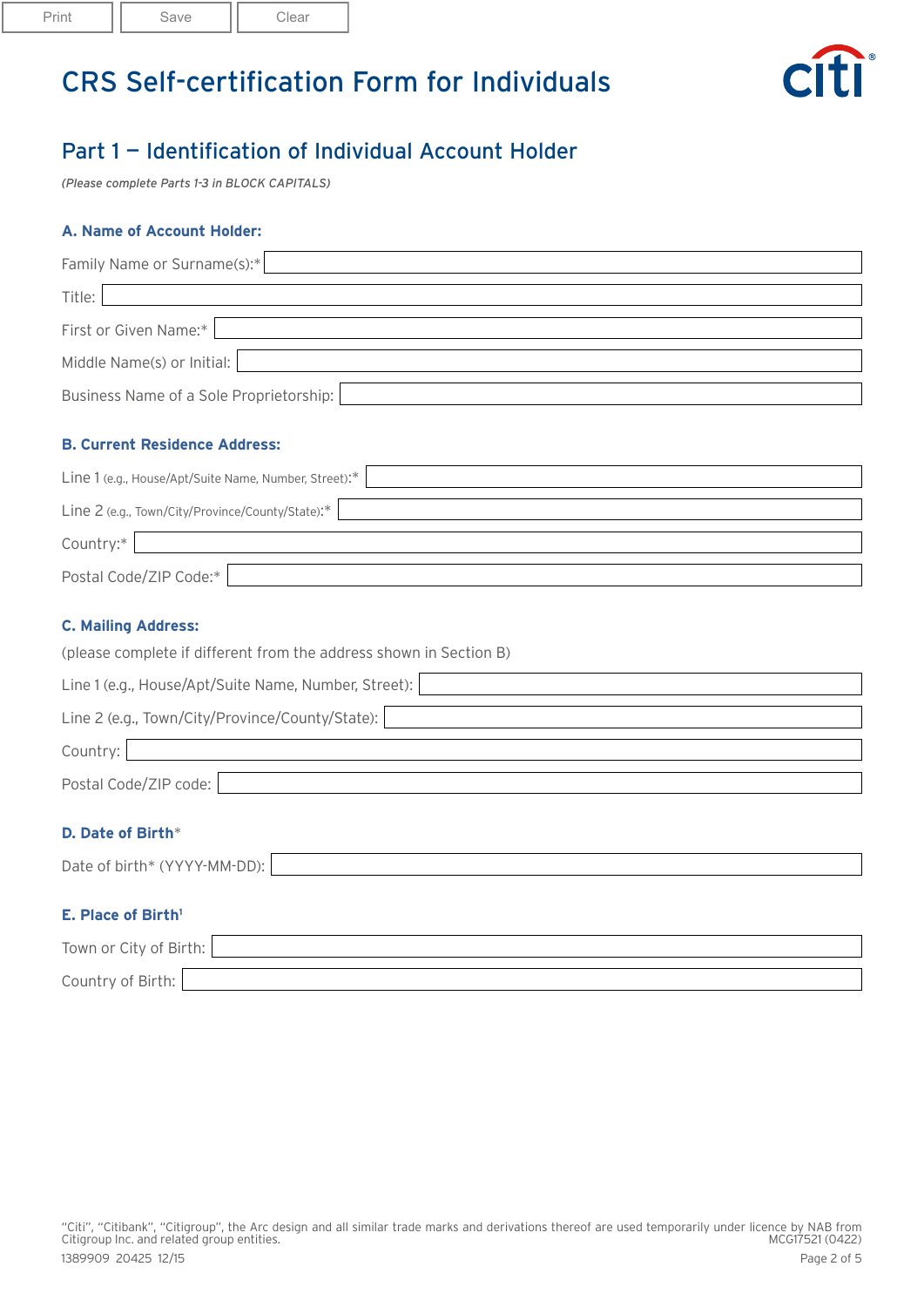

## Part 2 — Country of Tax Residence and Related Taxpayer Identification Number (TIN) or Equivalent

Please complete the following table indicating the Account Holder's tax residence country or countries (i.e., where you are treated as a resident of the country for purposes of its income tax) and the Account Holder's TIN (if any) for each country indicated. If the Account Holder is tax resident in more than three countries, please use a separate sheet.

If a TIN is unavailable please provide the appropriate reason A, B or C as indicated below:

**Reason A** – The country where the Account Holder is subject to income tax as a resident does not issue TINs.

**Reason B** – The Account Holder is otherwise unable to obtain a TIN or equivalent number. (Please explain why you are unable to obtain a TIN in the below table if you have selected this reason).

**Reason C** – No TIN is required because the tax residence jurisdiction that issued the TIN does not require a Financial Institution to collect and report the TIN.

| <b>Country of tax residence</b> | <b>TIN</b> | If no TIN available, enter<br><b>Reason A, B or C</b> |
|---------------------------------|------------|-------------------------------------------------------|
|                                 |            |                                                       |
|                                 |            |                                                       |
|                                 |            |                                                       |

Please explain in the following boxes why you are unable to obtain a TIN if you selected Reason B above.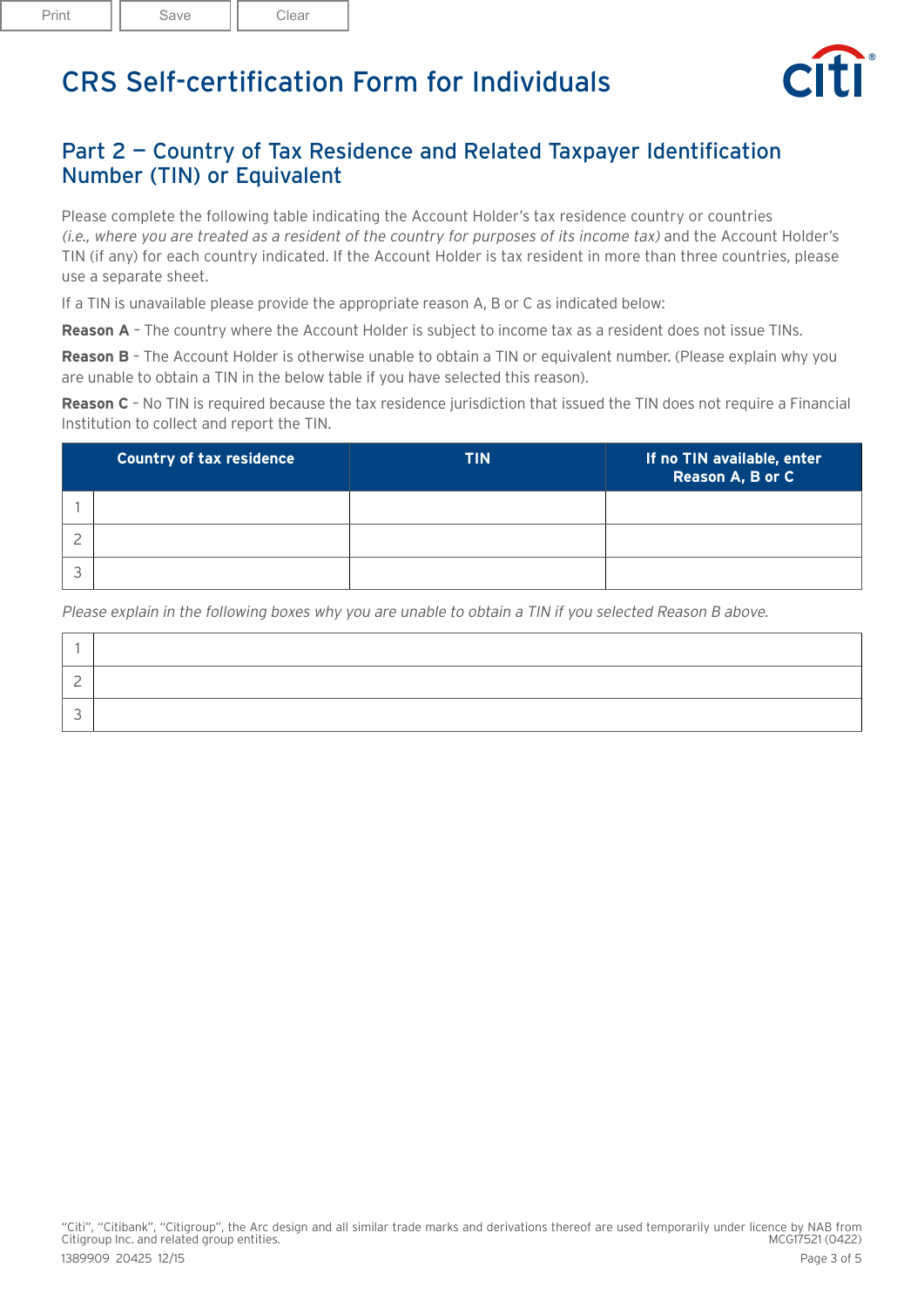

## Part 3 — Declarations and Signature\*

- 1. I declare that all statements made in this declaration are, to the best of my knowledge and belief, correct and complete.
- 2 I acknowledge that the information provided on this Form regarding the Account Holder, as well as financial information (e.g., account balance or value, the amount of income or gross proceeds received) respecting the Financial Account(s) to which the Form is applied may be reported to the tax authorities of the country in which this/these account(s) is/are maintained and exchanged with tax authorities of another country or countries in which the Account Holder may be a tax resident pursuant to a legal agreement between the competent authorities of these countries on the automatic exchange of information on Financial Accounts under the Common Reporting Standard (CRS).
- 3. I certify that I am the Account Holder (or am authorised to sign for the Account Holder) of all the account(s) to which this form relates.
- 4. If there is a change in circumstances that affects the tax residence status of the Account Holder or causes the information contained herein to become incorrect or incomplete, I understand that I am obligated to inform NAB of the change in circumstances within 30 days of its occurrence and to provide a suitably updated CRS self-certification.

| Signature:*  |  |  |  |
|--------------|--|--|--|
| Print name:* |  |  |  |
| Date:        |  |  |  |

**Note**: If you are not the Account Holder but are signing this form on behalf of the Account Holder, please indicate the capacity in which you are signing the form (e.g., power of attorney, executor or administrator, parent or guardian) and provide any required documentation of your authority.

Capacity: (\* if applicable)